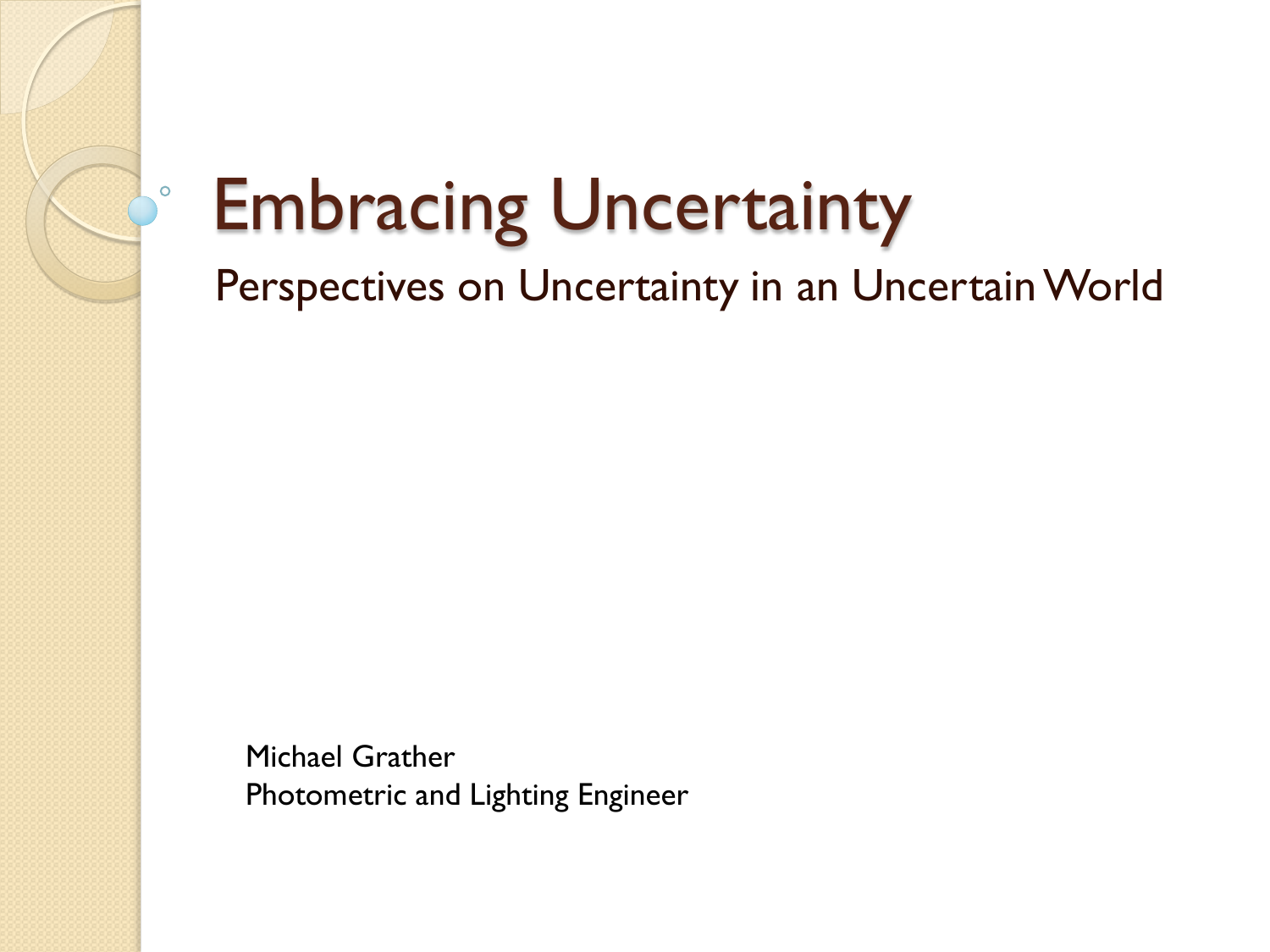

#### The State of Photometry in the Victorian Era

- "A history of light and color measurement Science in the Shadows" by Sean F Johnston
- Task issued in 1858 by Astronomer General George Biddell Airy

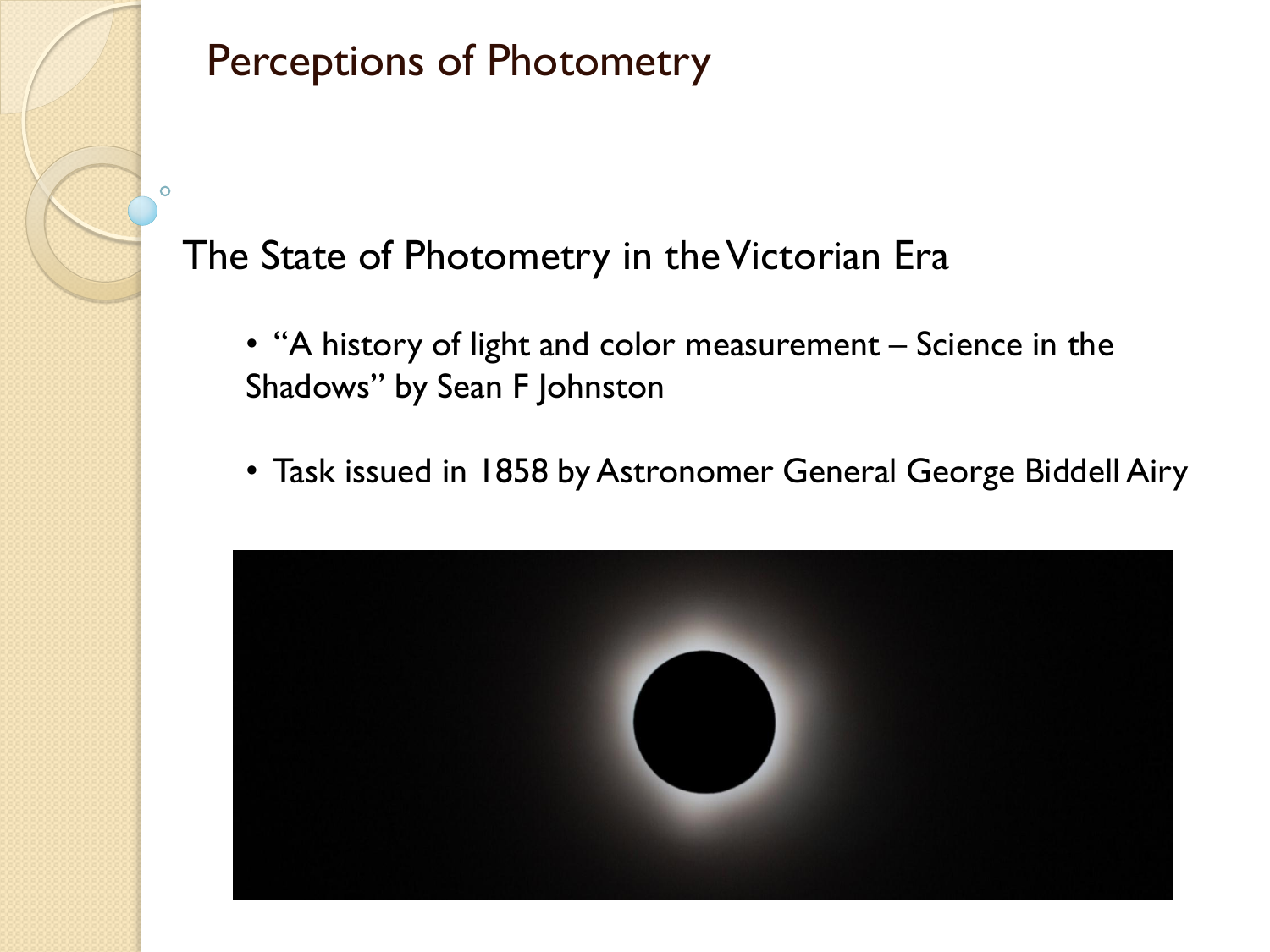

### The State of Photometry in the Victorian Era

• Quote from Henry Fox Talbot - 1834



William Henry Fox Talbot, by John Moffat, 1864.





FIG. 14.-SUGG'S TRAVELLING PHOTOMETER.



FIG. 8.-THE PORTABLE PHOTOMETER.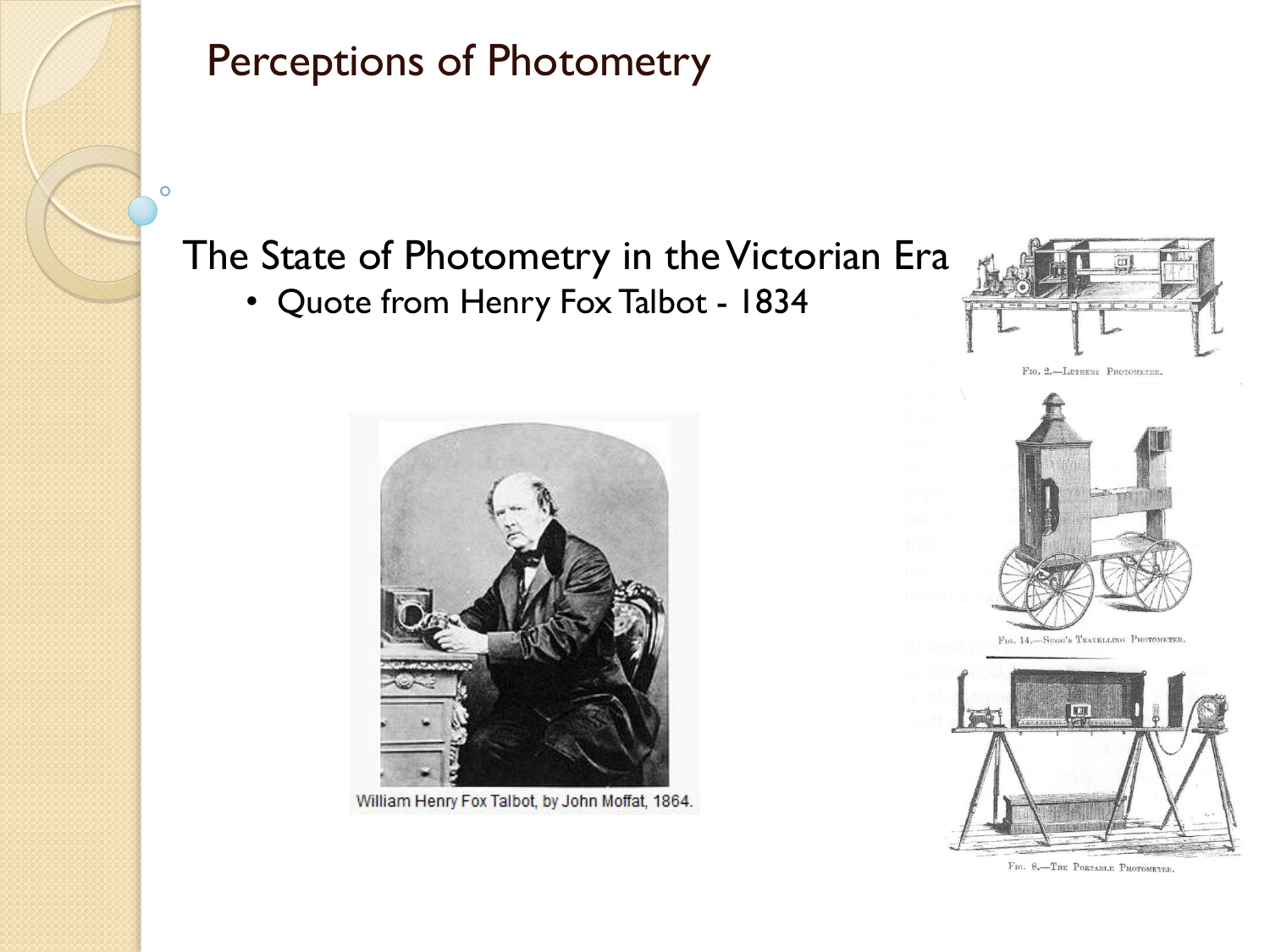

#### The State of Photometry in the Past 20 Years

- Luminaire Photometry Relative Photometry
- Luminaire Photometry Absolute Photometry (LM-79)
- The Mysterious 2%

• IES LM-61: "IESNA GUIDE FOR IDENTIFYING OPERATING FACTORS INFLUENCING MEASURED VS. PREDICTED PERFORMANCE FOR INSTALLED OUTDOOR HIGH INTENSITY DISCHARGE (HID) LUMINAIRES"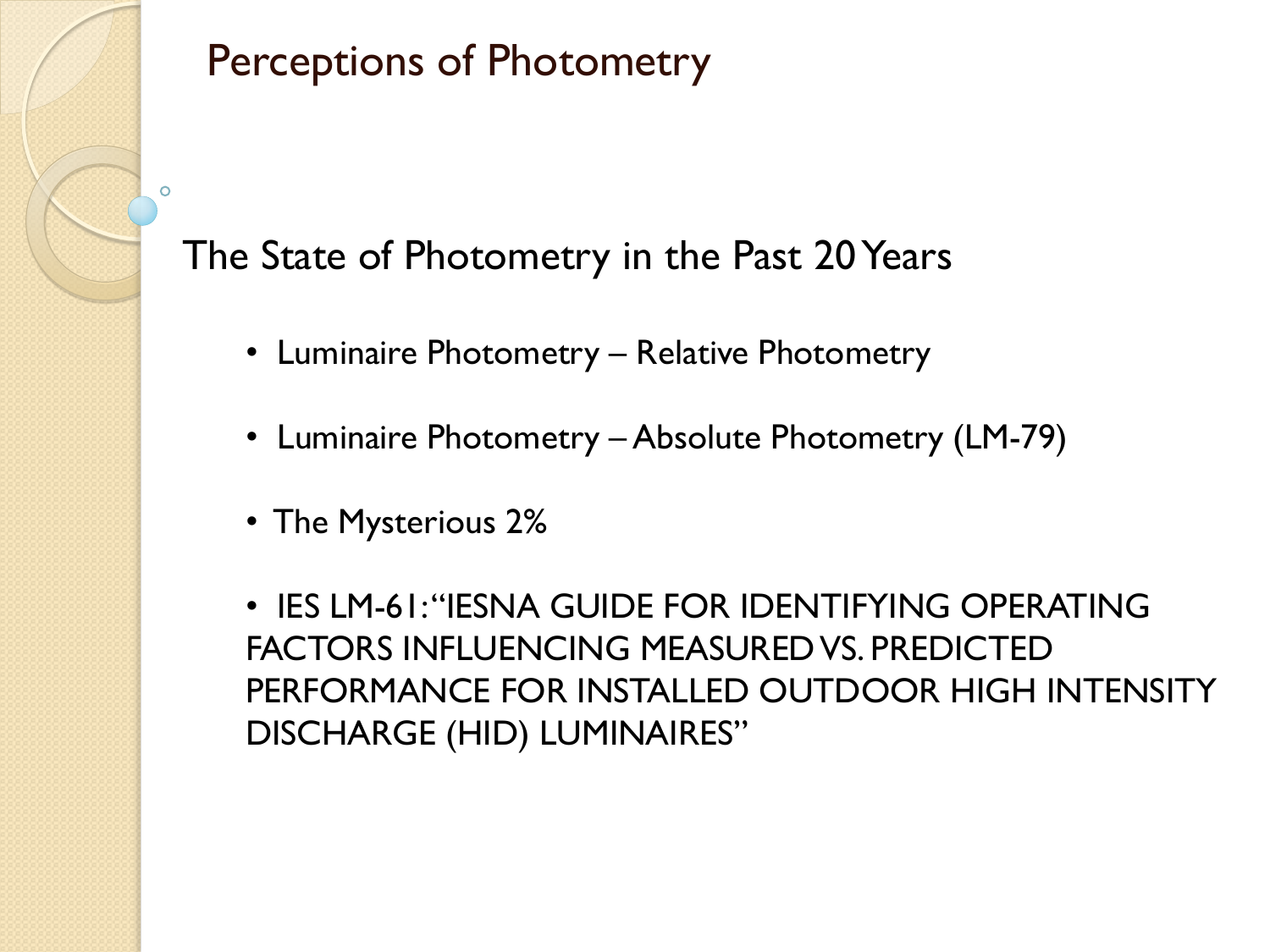

#### The State of Photometry in the Past 20 Years

- Worst-case estimations of uncertainty
- Experience: inter-laboratory comparisons
- Experience: sphere vs goniophotometer flux measurements



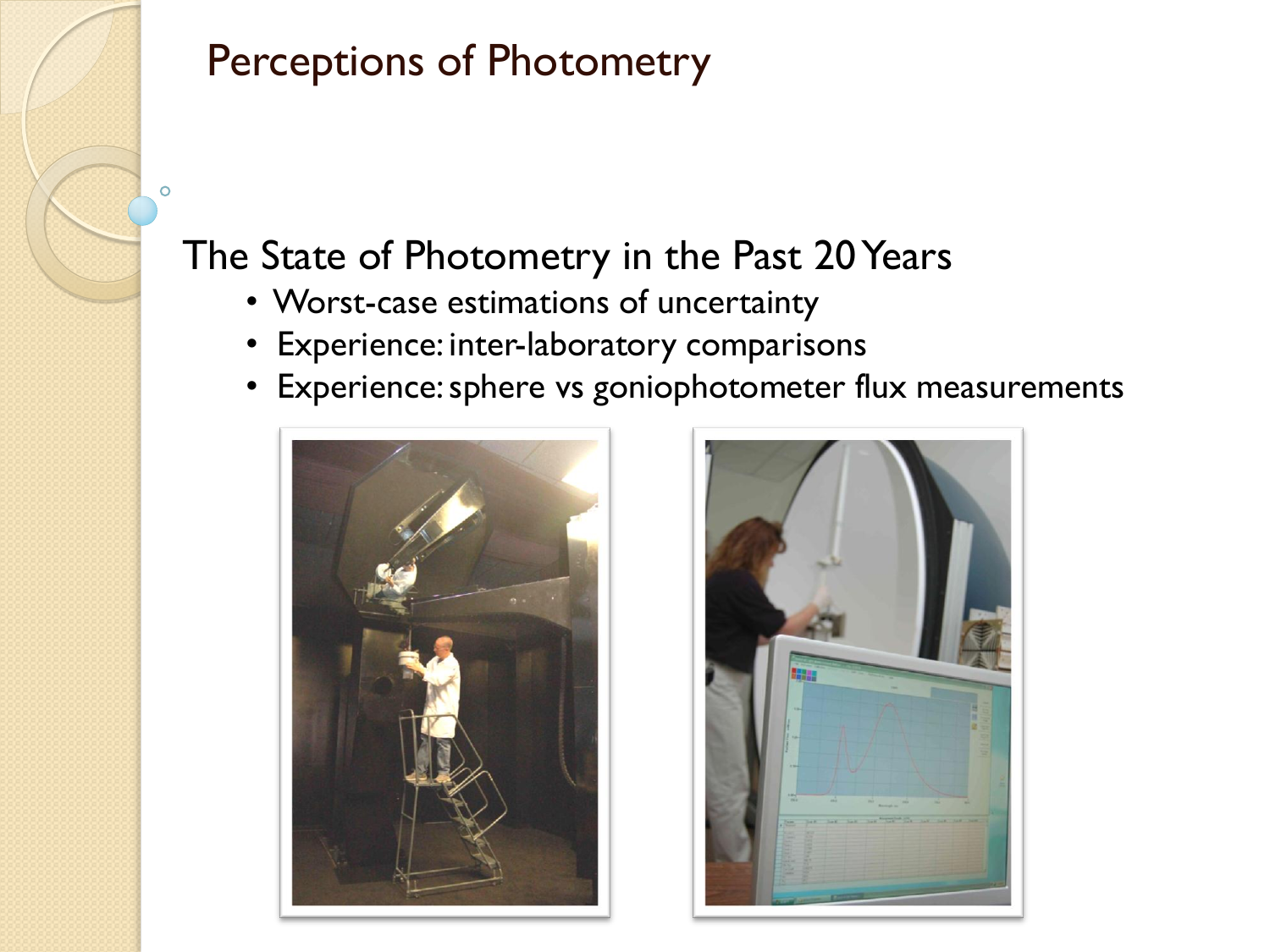## The Usefulness of Measurement Uncertainty **Calculations**

- In Scientific Applications error bars in experimental measurements
- In Engineering Applications tolerance when attempting to meet a set of criteria
- From an Operations Perspective often seen as a gauge of the quality of measurements from the laboratory
- Marketing Perspective provides confidence when making claims about a product's performance
- Consumer's Perspective ???

| <b>Brightness</b>                                                                                                  | 800 lumens        |
|--------------------------------------------------------------------------------------------------------------------|-------------------|
| <b>Estimated Yearly</b><br><b>Energy Cost</b><br>Based on 3 hrs/day,<br>11¢/kWh. Cost<br>depends on rates and use. | \$1.26            |
| Life<br>Based on 3 hrs/day                                                                                         | 22.8 years        |
| <b>Light Appearance</b><br>Warm<br>2700 K                                                                          | Cool              |
| <b>Energy Used</b>                                                                                                 | <b>10.5 watts</b> |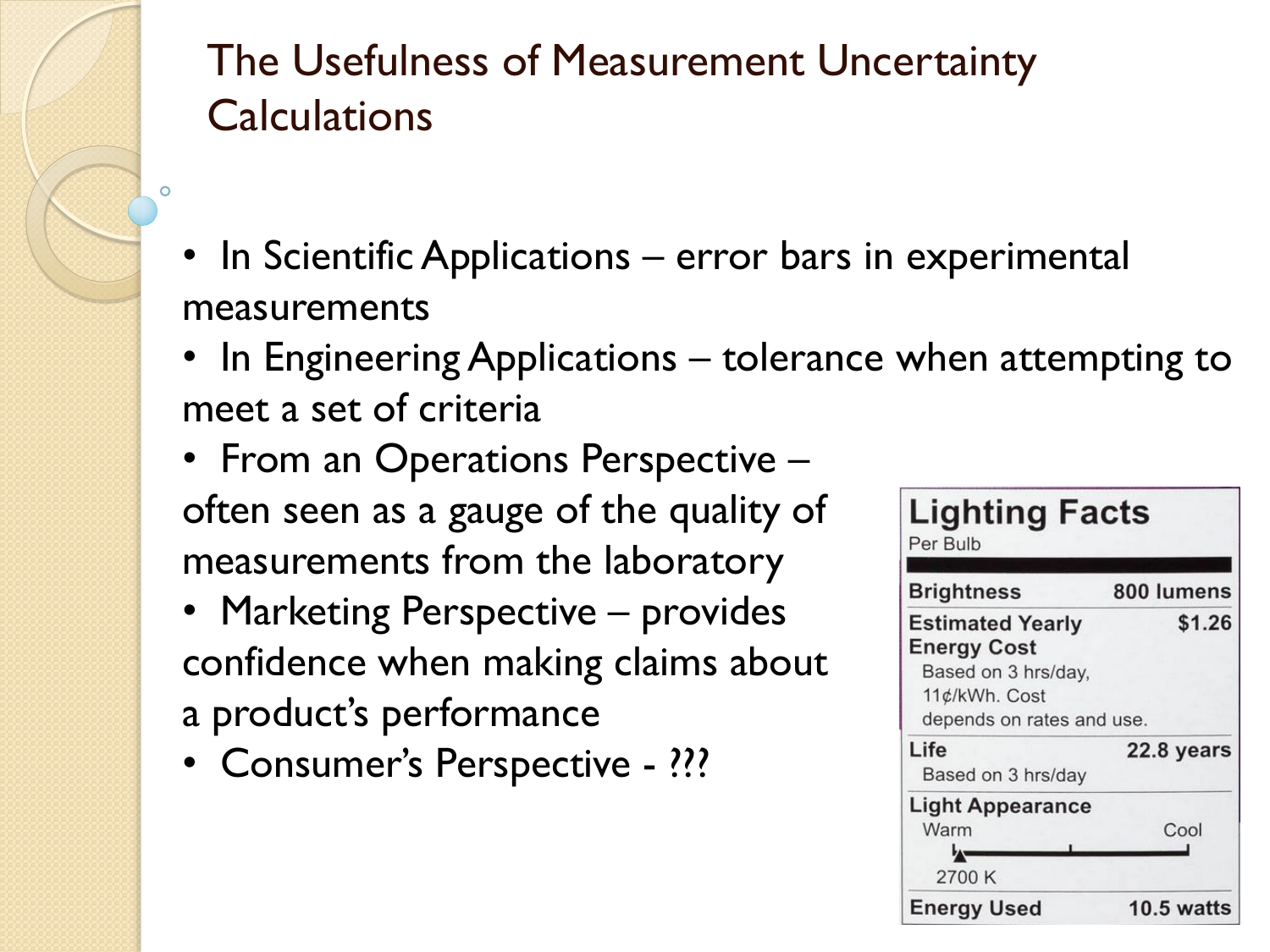## The Usefulness of Measurement Uncertainty **Calculations**

With a well constructed uncertainty budget:

- Increased confidence in measurements
- Tools for identifying the "low hanging fruit"
- Tools for justifying equipment purchases
- Tools to evaluate where procedures should be improved



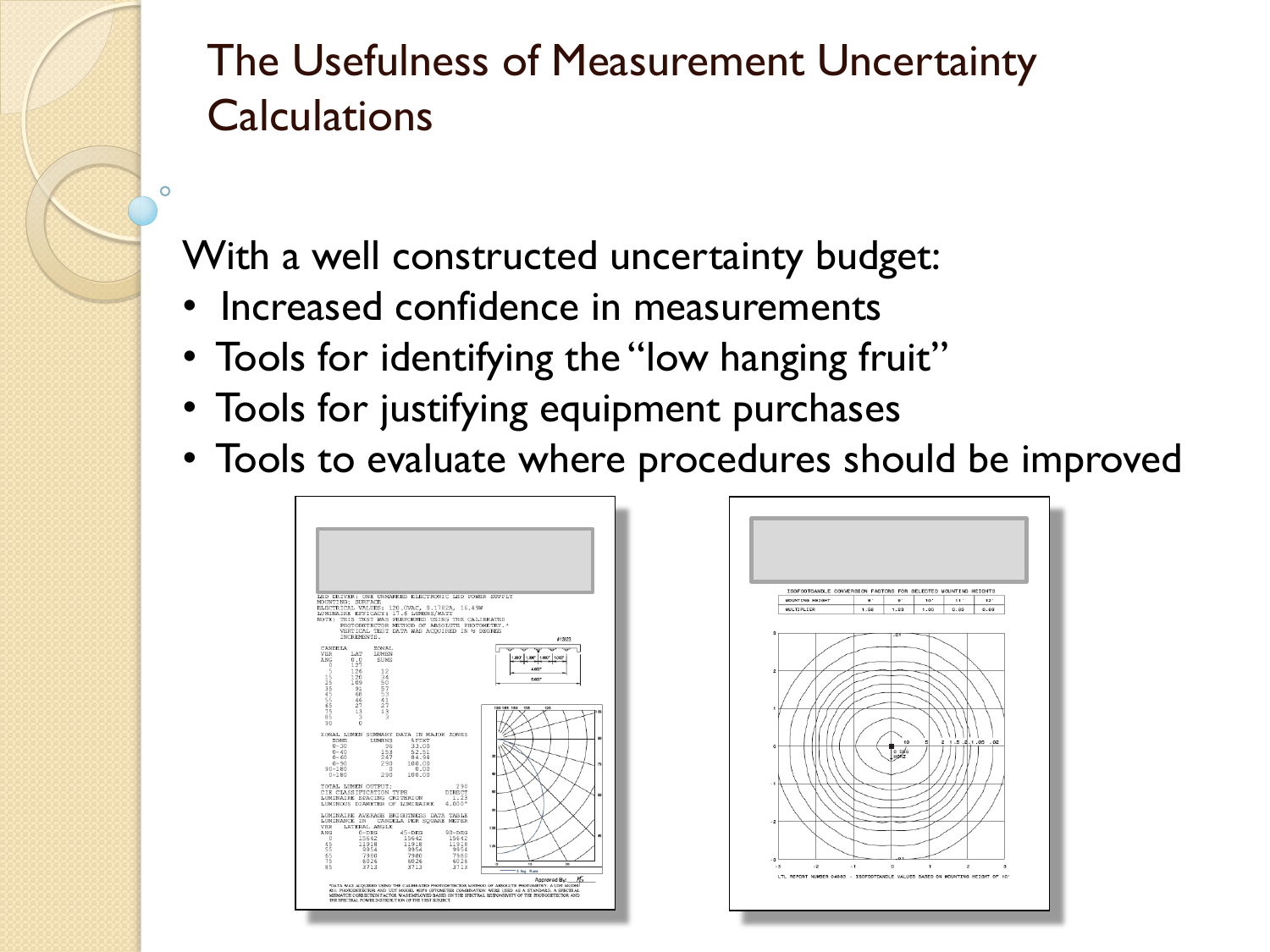Concerns from the Independent Testing Community

 $\circ$  • Level Playing Field  $-$ 

higher uncertainties can hurt business

- Positive Feedback Situation more effort in measurement uncertainty estimation often means higher uncertainties
- The Potential for Misuse by Clients –

• Financial Burden –

It will cost time and resources to properly include measurement uncertainty… for no sales benefit.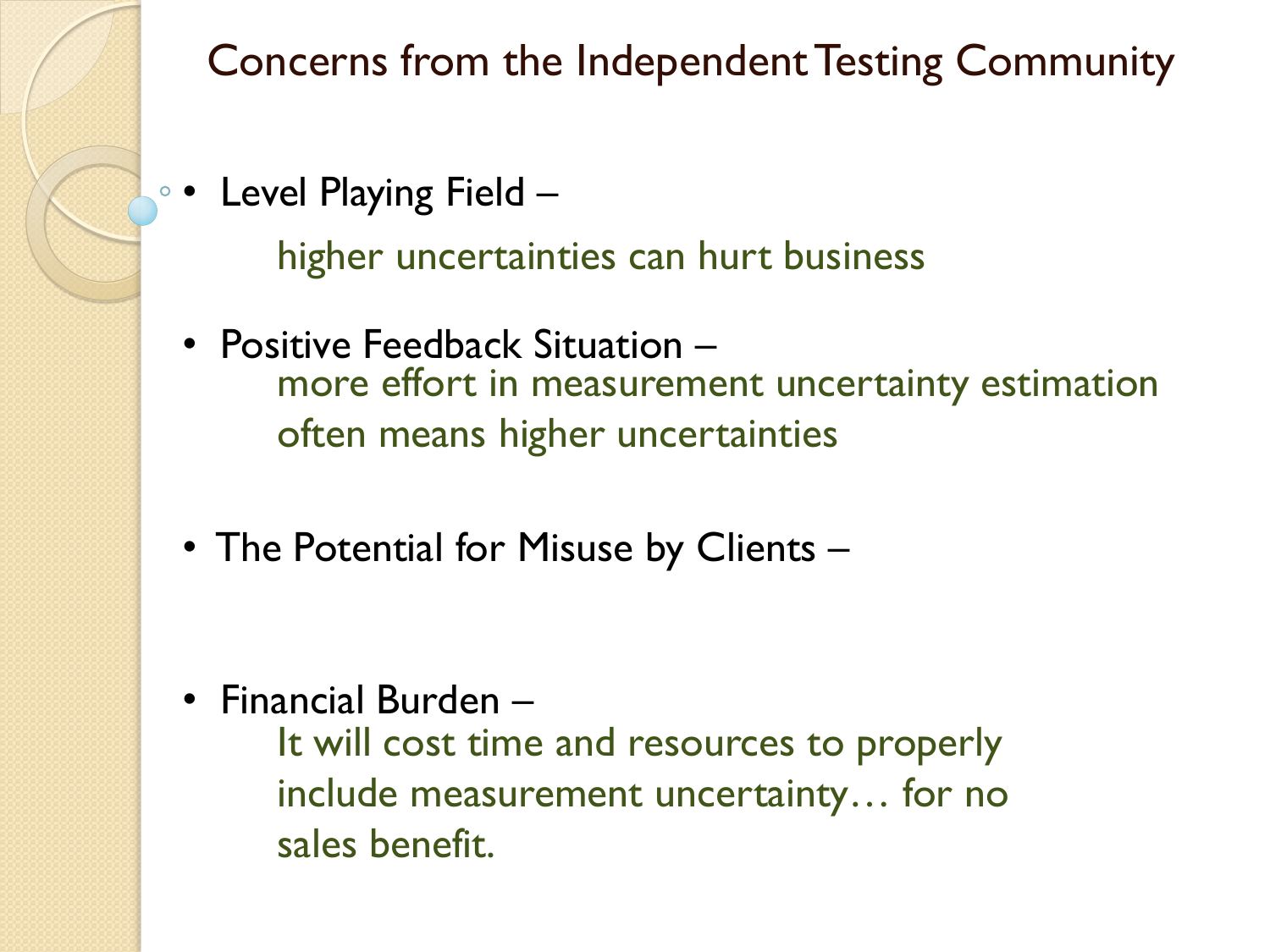Concerns from the Independent Testing Community

- $\circ$  Level Playing Field  $$ an accrediting body can set a bar for the minimum requirements and level the playing field.
	- Positive Feedback Situation having a bar set at an appropriate level will limit this issue
	- The Potential for Misuse by Clients education is a lot easier with a consistent approach
	- Financial Burden –

with a level playing field, the need for "reinventing the wheel" is reduced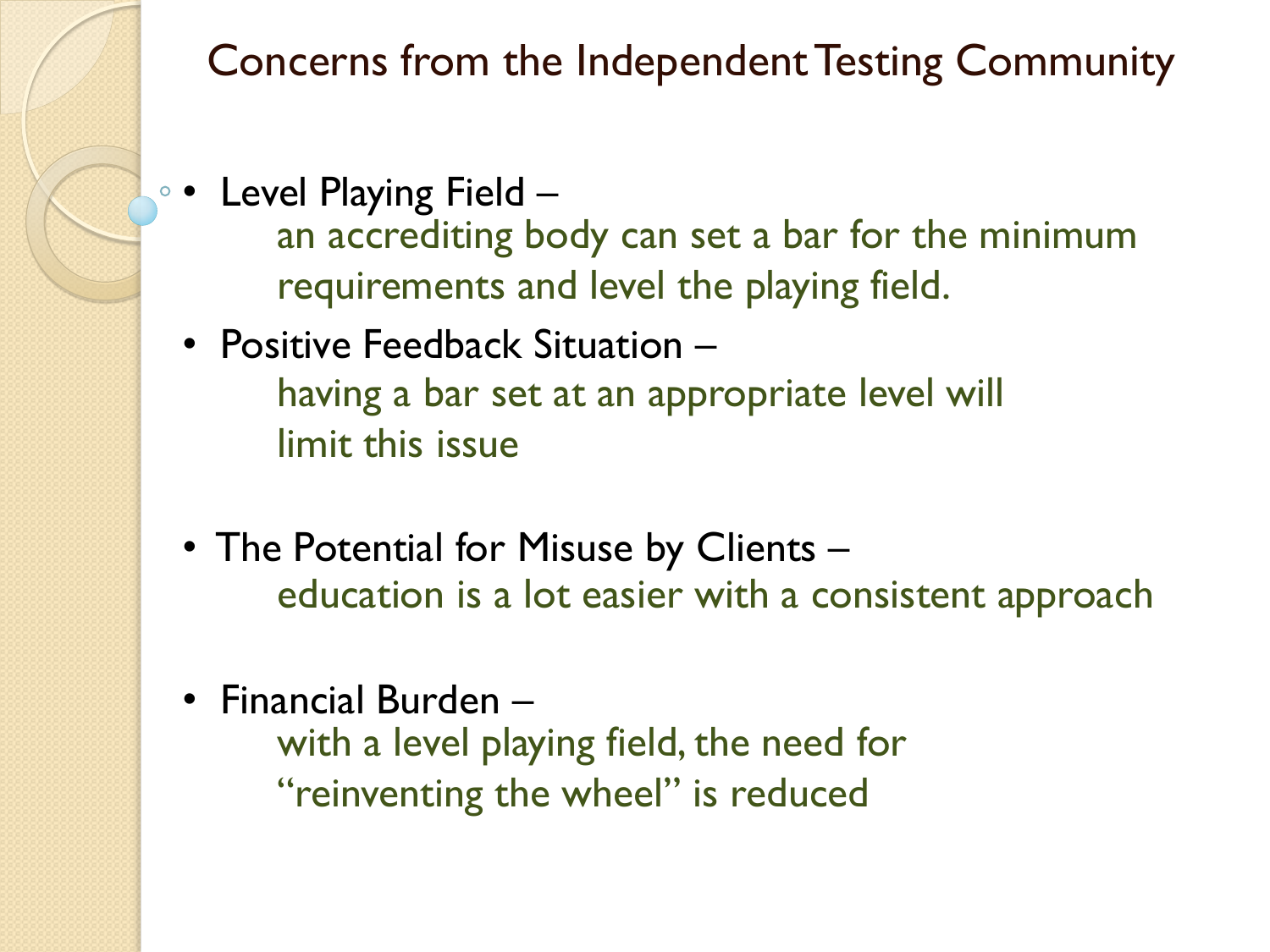

#### **Conclusions**

- The science of photometry has been evolving for a long time and we should continue this process
- Developing an uncertainty budget is a very effective tool in the photometric laboratory
- More rigorous requirements for measurement uncertainty can "raise the bar" for laboratories, but won't change the mindset of the community.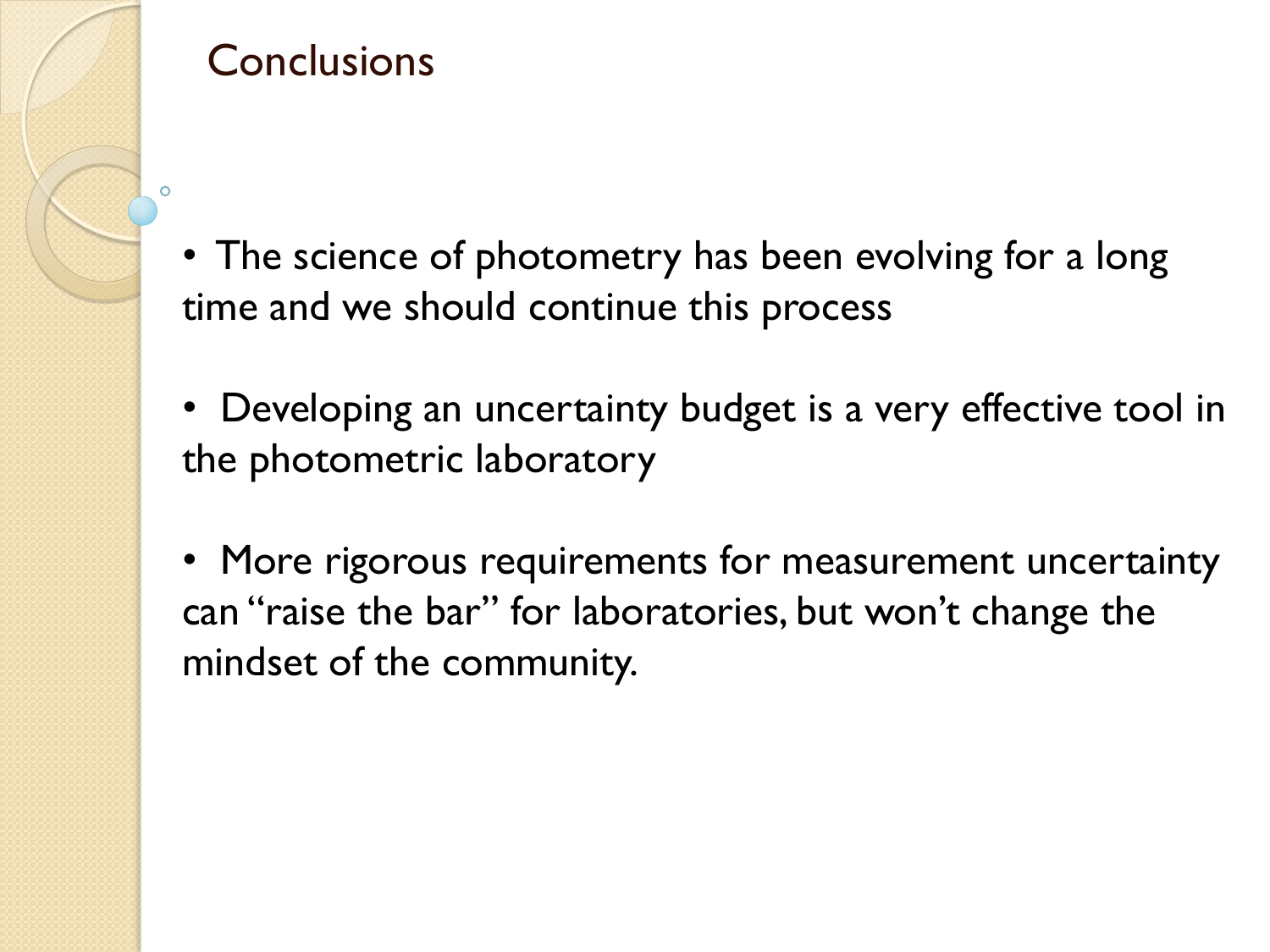

#### **Conclusions**

• A closing thought about the proper mindset for developing a thorough measurement uncertainty budget: